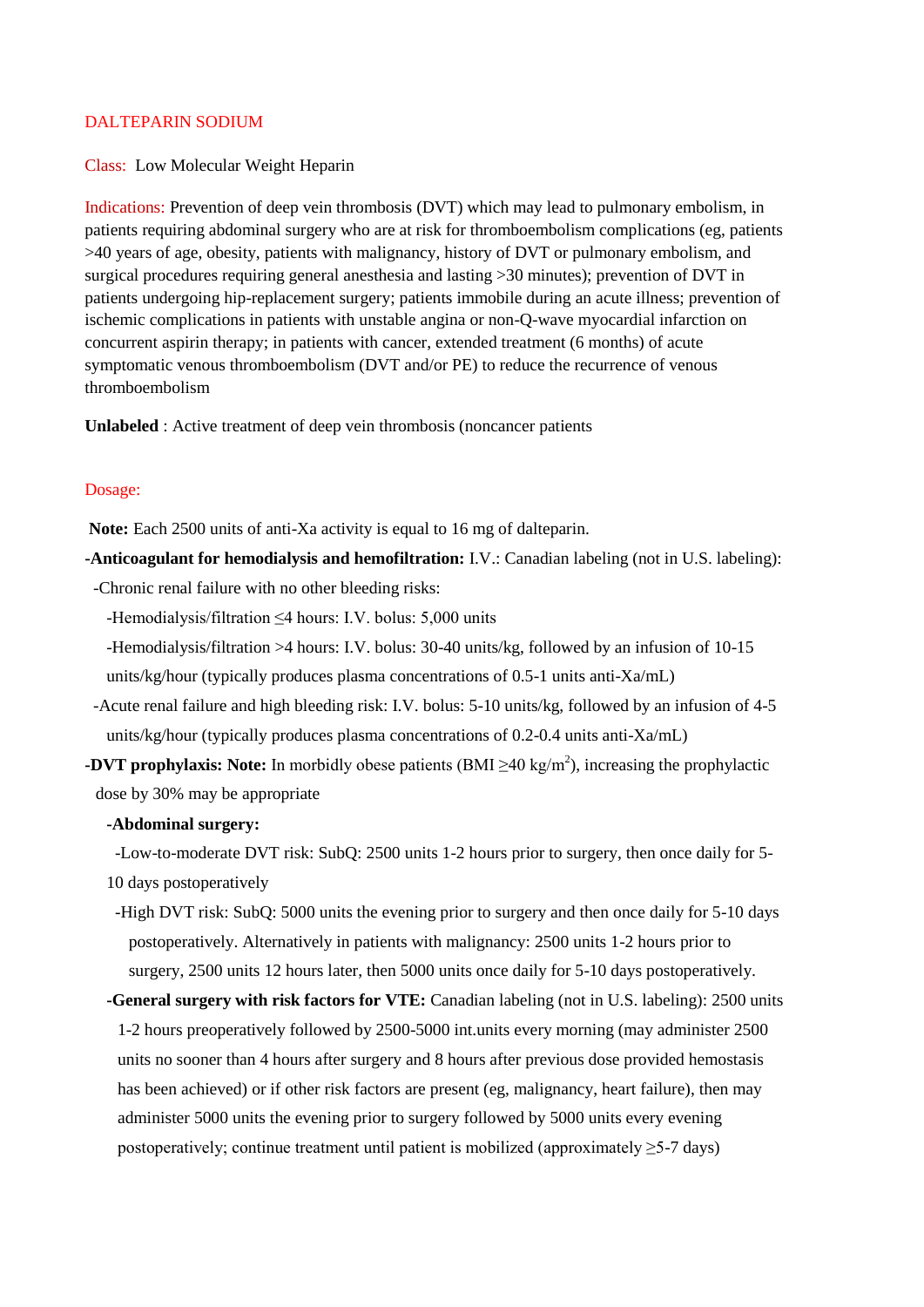-**Total hip replacement surgery:** SubQ: Note: Three treatment options are currently available. Dose is given for 5-10 days, although up to 14 days of treatment have been tolerated in clinical trials. The American College of Chest Physicians (ACCP) recommends a minimum duration of at least 10-14 days; extended duration of up to 35 days is suggested.

#### **-Postoperative regimen:**

 -Initial: 2500 units 4-8 hours after surgery (or later if hemostasis not achieved). The ACCP recommends initiation ≥12 hours after surgery if postoperative regimen chosen

 -Maintenance: 5000 int. units once daily; allow at least 6 hours to elapse after initial postsurgical dose (adjust administration time accordingly)

### **-Preoperative regimen (starting day of surgery):**

-Initial: 2500 int. units within 2 hours before surgery. The ACCP recommends initiation  $\geq$ 12 hours before surgery if preoperative regimen chosen .At 4-8 hours after surgery (or later if hemostasis not achieved), administer 2500 int. units.

-Maintenance: 5000 units once daily; allow at least 6 hours to elapse after initial postsurgical dose (adjust administration time accordingly.)

### **-Preoperative regimen (starting evening prior to surgery):**

-Initial: 5000 int. units 10-14 hours before surgery. The ACCP recommends initiation  $\geq$ 12 hours before surgery if preoperative regimen chosen. At 4-8 hours after surgery (or later if hemostasis not achieved), administer 5000 int. units.

-Maintenance: 5000 int. units once daily, allowing 24 hours between doses

 **-Immobility during acute illness:** 5000 units once daily

**-Unstable angina or non-Q-wave myocardial infarction:** SubQ: 120 units/kg body weight (maximum dose: 10,000 units) every 12 hours for up to 5-8 days with concurrent aspirin therapy. Discontinue dalteparin once patient is clinically stable.

 \*Obesity: Use actual body weight to calculate dose; dose capping at 10,000 units recommended **-Venous thromboembolism, extended treatment in cancer patients:** SubQ:

-Initial (month 1): 200 units/kg (maximum dose: 18,000 units) once daily for 30 days

 -Maintenance (months 2-6): ~150 units/kg (maximum dose: 18,000 units) once daily. If platelet count between  $50,000$ -100,000/mm<sup>3</sup>, reduce dose by 2,500 units until platelet count recovers to  $\geq$ 100,000/mm<sup>3</sup>. If platelet count <50,000/mm<sup>3</sup>, discontinue dalteparin until platelet count recover to  $>50,000/\text{mm}^3$ .

 -Obesity: Use actual body weight to calculate dose; dose capping is not recommended (Nutescu, 2009). However, the manufacturer recommends a maximum dose of 18,000 units per day for the treatment of VTE in cancer patients.

**-DVT (with or without PE) treatment in noncancer patients (unlabeled use in U.S.):** SubQ: 200 units/kg once daily or 100 units/kg twice daily . Use of once daily administration is suggested .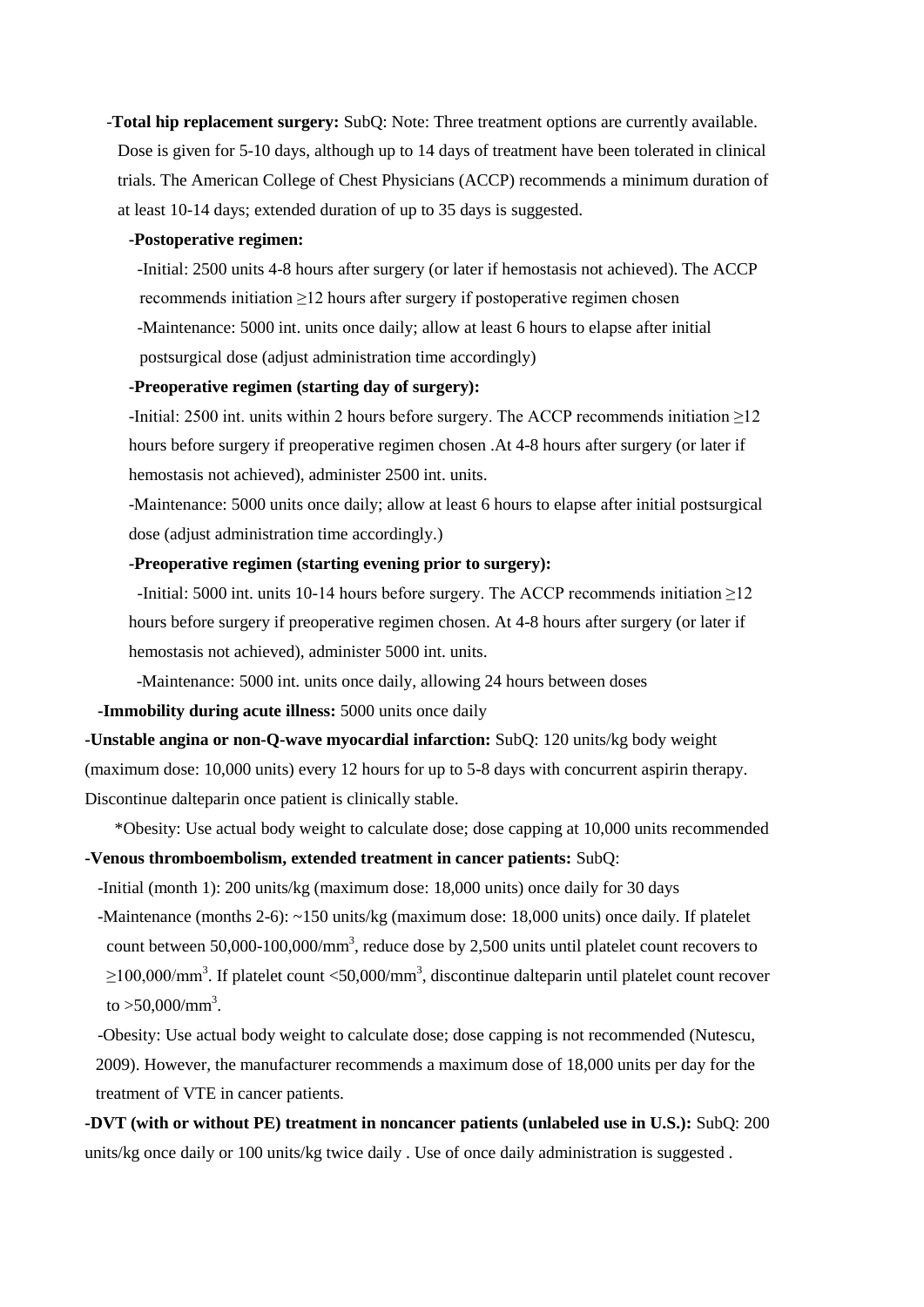**-Canadian labeling:** SubQ: 200 units/kg once daily (maximum dose: 18,000 units/day) or alternatively, may adapt dose as follows (SubQ):

- 46-56 kg: 10,000 units once daily

- 57-68 kg: 12,500 units once daily

- 69-82 kg: 15,000 units once daily

 $\geq$ 83 kg: 18,000 units once daily

**Note:** If increased bleeding risk, may give 100 units/kg SubQ twice daily. Concomitant treatment with a vitamin-K antagonist is usually initiated immediately.

**-Obesity:** Use actual body weight to calculate dose; dose capping is not recommended (Nutescu, 2009). One study demonstrated similar anti-Xa levels after 3 days of therapy in obese patients ( $>40\%$  above IBW; range: 82-190 kg) compared to those  $\leq$ 20% above IBW or between 20% to 40% above IBW .

**-Pregnant women:** 200 units/kg/dose once daily or 100 units/kg/dose every 12 hours. Discontinue  $\geq$ 24 hours prior to the induction of labor or cesarean section. Dalteparin therapy may be substituted with heparin near term. Continue anticoagulation therapy for ≥6 weeks postpartum (minimum duration of therapy: 3 months). LMWH or heparin therapy is preferred over warfarin during pregnancy .

**-Prevention of recurrent venous thromboembolism in pregnancy (unlabeled use):** SubQ: 5000 units once daily. Therapy should continue for 6 weeks postpartum in high-risk women .

## **Renal Impairment :**

Half-life is increased in patients with chronic renal failure, use with caution, accumulation can be expected; specific dosage adjustments have not been recommended. Accumulation was not observed in critically ill patients with severe renal insufficiency  $(Cl_{cr} < 30 \text{ mL/minute})$  receiving prophylactic doses (5000 units) for a median of 7 days . In cancer patients, receiving treatment for venous thromboembolism, if  $Cl_{cr}$  <30 mL/minute, manufacturer recommends monitoring anti-Xa levels to determine appropriate dose.

#### **Hepatic Impairment:**

No dosage adjustment provided in manufacturer's labeling; use with caution.

Available dosage form in the hospital: 2500IU/0.2ML PREFILLED SYRINGE, 5000IU/0.2ML PREFILLED SYRINGE

Common side effect: As with all anticoagulants, bleeding is the major adverse effect of dalteparin. Hemorrhage may occur at virtually any site. Risk is dependent on multiple variables.

>10%: Hematologic: Bleeding (3% to 14%), thrombocytopenia (including heparin-induced thrombocytopenia, <1%; cancer clinical trials: ~11%)

1% to 10%: